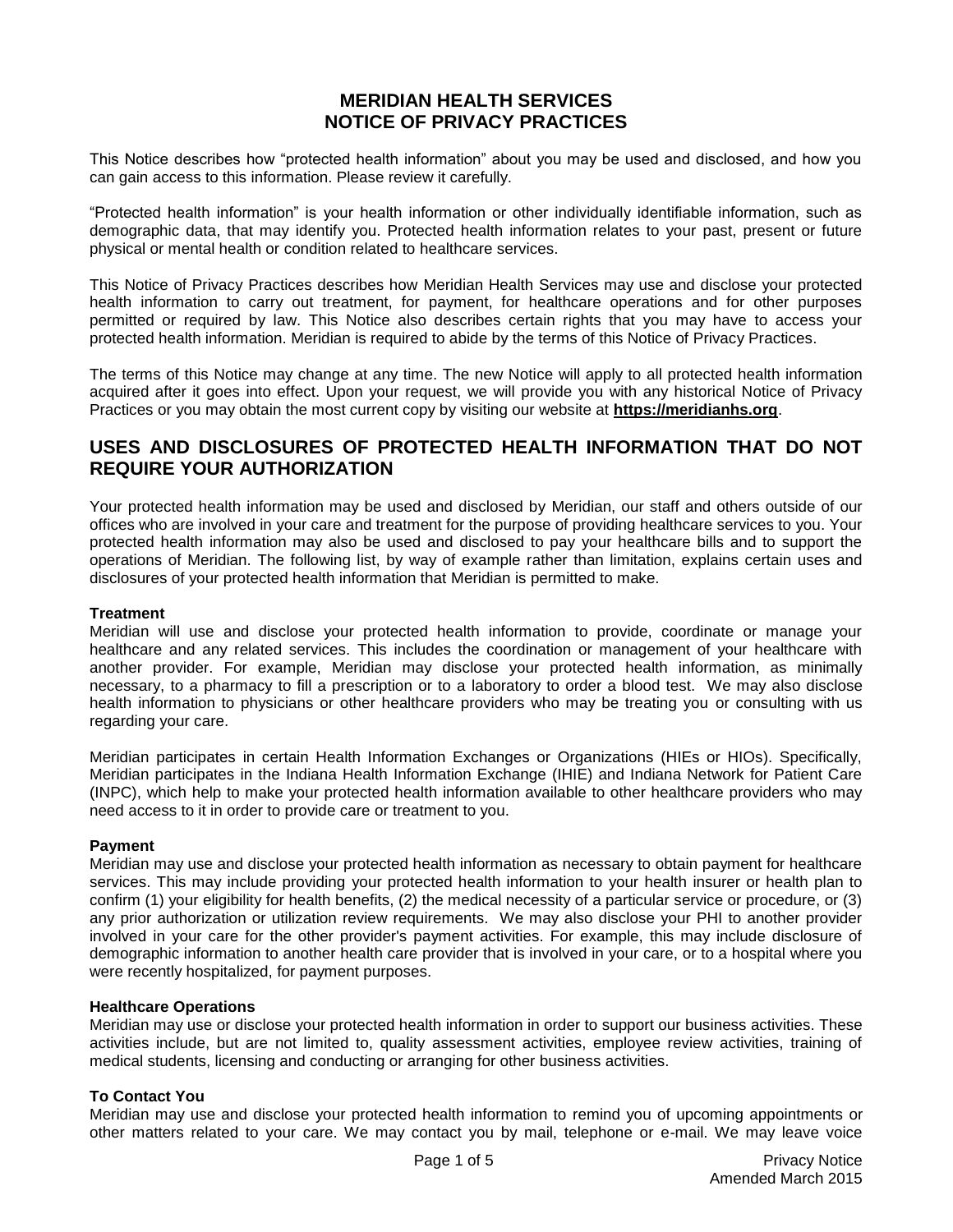messages at the telephone number you provide to us, and we may respond to your e-mails. Meridian may use and disclose medical information to inform you of specific test results, possible treatment options, new services or alternatives that may be relevant to your healthcare.

## **Individuals Involved in Your Care or Payment for Your Care**

Unless you indicate otherwise, Meridian may disclose to a relative, a close friend or any other person you identify, but only if the PHI is directly related (1) to the person's involvement in your treatment or related payments, or (2) to notify the person of your physical location or a sudden change in your condition, while receiving treatment at our office. Although you have a right to request reasonable restrictions on these disclosures, we will only be able to grant those restrictions that are reasonable and not too difficult to administer, none of which would apply in the case of an emergency. Finally, we may use or disclose your protected health information to an authorized public or private entity to assist in disaster-relief efforts.

## **Business Associates**

Meridian may share your protected health information with "business associates," or third-party organizations which perform services such as pharmacy or transcription services on behalf of Meridian. Meridian has written contracts with our business associates to protect the privacy of your protected health information, and business associates are also required by law to comply with the same privacy and security requirements that apply to Meridian.

## **Directory Information**

Meridian does not release patient directory information to people who ask for the patient by name, without the written authorization of the patient. Directory information may include limited information about you such as your name, location within the Meridian system, i.e., hospital, sub-acute, group home, outpatient, and your general condition (e.g., fair or stable).

## **Fundraising Activities**

Meridian may use protected health information to contact you in an effort to raise money for Meridian, however you have the right to request, in writing or by telephone, not to be contacted for this purpose.

## **Research**

Under certain circumstances, Meridian may disclose your protected health information to researchers when their research has been approved by an institutional review board that has reviewed the research proposal and established protocols to ensure, among other things, the privacy of your protected health information. Meridian may release information about you to researchers who need to know how many patients have a specific health issue in preparation for proposed research. If a doctor caring for you believes you may be interested in, or may benefit from, a research study, your physician and the research review committee will designate someone to contact you. This individual will see if you are interested in the study, provide you with more information and give you the opportunity to participate or to decline further contact.

## **Public Health Risks and Patient Safety Issues**

Meridian may disclose protected health information about you for public health activities and purposes to a public health authority that is permitted by law to receive the information. For example, disclosures may be made for the purposes of preventing or controlling disease, injury or disability; to report births and deaths; to report reactions to medications or problems with products; and to notify people of recalls of products that they may be using.

## **Communicable Diseases**

Meridian may disclose or use your protected health information to notify a person who may have been exposed to a disease or may be at risk for contracting or spreading a disease or condition; and to comply with statemandatory disease reporting, such as Rabies, Smallpox, and Pertussis (whooping cough).

## **Abuse, Neglect or Domestic Violence**

Meridian may disclose your protected health information to a public health authority authorized by law to receive reports of child abuse or neglect, and to notify the appropriate government authority if Meridian suspects a patient has been the victim of abuse, neglect or domestic violence. We will only make this disclosure when required or authorized by law.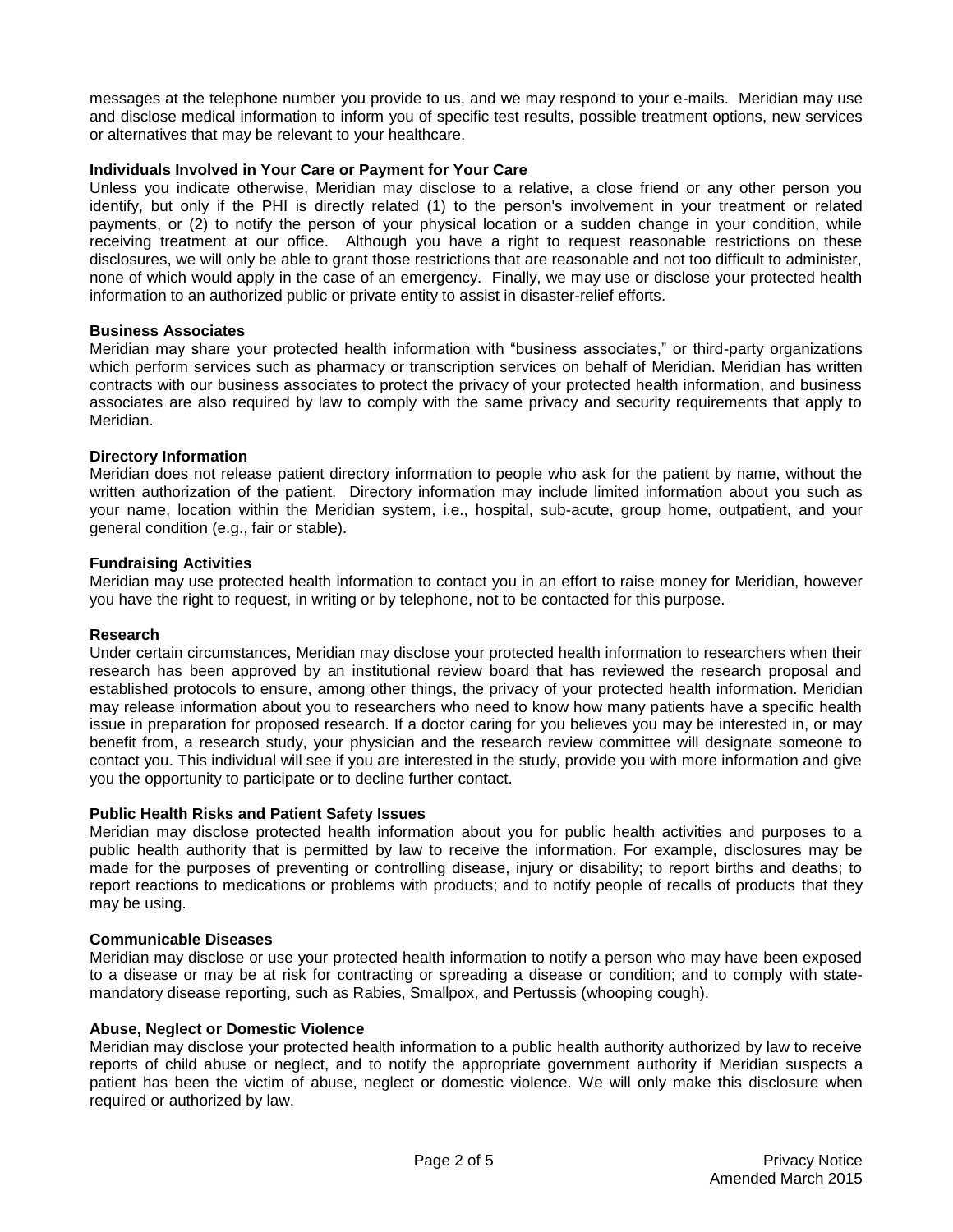## **To Avert a Serious Threat to Health or Safety**

Meridian may use and disclose protected health information about you when necessary to prevent a serious threat to your health and safety, or the health and safety of another person or the public.

## **Health Oversight Activities**

Meridian may disclose protected health information to a health oversight agency for activities authorized by law, such as audits, investigations, inspections and licensure. These activities are necessary for the government to monitor the healthcare system, government benefit programs and compliance with civil-rights laws.

## **Legal Proceedings**

Meridian may disclose protected health information in the course of any judicial or administrative proceeding, in response to an order of a court or administrative tribunal (to the extent such disclosure is expressly authorized) or in certain conditions in response to a subpoena, discovery request or other lawful process.

#### **Law Enforcement**

Meridian may disclose protected health information for certain law-enforcement purposes, such as: (1) to report certain types of wounds or physical injuries, (2) to identify or locate certain individuals, (3) to report limited information if you are the victim of a crime or if your health care was the result of criminal activity, but only to the extent required or permitted by law.

## **Coroners, Medical Examiners and Funeral Directors**

Meridian may release protected health information to a coroner or medical examiner, for example, to identify a deceased person or determine the cause of death. We may also release protected health information about patients to funeral directors as necessary to carry out their duties.

#### **Workers' Compensation**

Meridian may release protected health information about you for workers' compensation or similar programs. These programs provide benefits for work-related injuries or illnesses.

#### **Military Activity and National Security**

Meridian may use or disclose the protected health information of individuals who are Armed Forces personnel for activities deemed necessary by appropriate military-command authorities, for the purpose of a determination by the Department of Veterans Affairs of your eligibility for benefits or to foreign military authority if you are a member of that foreign military service. We may also disclose your protected health information to authorized federal officials for conducting national security and intelligence activities, including for the provision of protective services to the president or others legally authorized.

#### **Inmates**

If you are an inmate of a correctional institution or under the custody of a law enforcement official, Meridian may release protected health information about you to the correctional institution or law enforcement official. This release would be necessary for the institution to provide you with healthcare, to protect your health and safety or the health and safety of others, or for the safety and security of the correctional institution.

## **Food and Drug Administration (FDA)**

Meridian may disclose your protected health information to a person or company required by the Food and Drug Administration for the purpose of quality, safety or effectiveness of FDA-regulated products or activities, which include: to report adverse events, product defects or problems, biologic product deviations; to track products; to enable product recalls; to make repairs or replacements; or to conduct post-marketing surveillance, as required.

## **Organ and Tissue Donation**

Meridian may release protected health information to organizations that handle organ procurement or organ, eye or tissue transplantation, or to an organ-donation bank as necessary to facilitate organ or tissue donation and transplantation.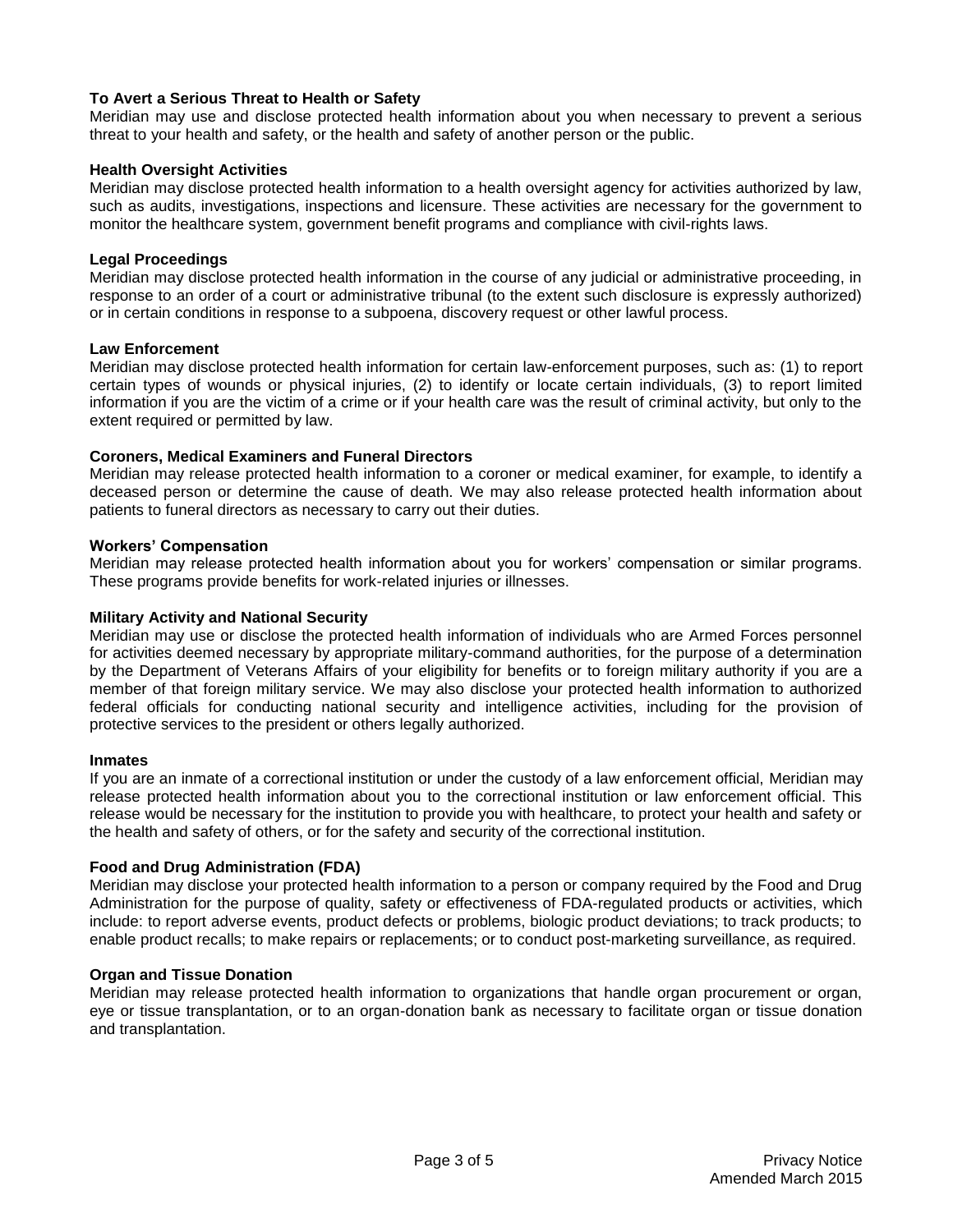# **USES AND DISCLOSURES OF PROTECTED HEALTH INFORMATION THAT DO REQUIRE YOUR AUTHORIZATION**

As described above, Meridian will use your protected health information and disclose it outside of Meridian for treatment, payment, healthcare operations and when permitted or required by law. Meridian will not disclose or sell your protected health information for marketing purposes. In addition, certain disclosures of your psychotherapy notes, mental health records, and drug and alcohol abuse treatment records may require your prior written authorization.

# **YOUR RIGHTS REGARDING YOUR PROTECTED HEALTH INFORMATION**

## **Right to Inspect and Copy**

You have the right to inspect and obtain an electronic or paper copy of your protected health information that may be used to make decisions about your care (provided your PHI is available in electronic form). This includes medical and billing records, but does not include psychotherapy notes, information compiled in reasonable anticipation of, or for use in, a civil, criminal, or administrative action or proceeding, or PHI that is subject to a law prohibiting access. Also, you may not inspect or copy your PHI if your physician believes that the access requested is likely to endanger your life or safety or that of another person, or if it is likely to cause substantial harm to another person referenced within the information.

To inspect and obtain a copy of your protected health information, you must submit your request in writing to Meridian's Director of Health Information Management. If you request a copy of the information, Meridian may charge a fee for the cost of copying, mailing or other supplies associated with your request.

Meridian may deny your request to inspect and copy in some limited circumstances. If you are denied access to protected health information, you may request that the denial be reviewed. Another licensed healthcare professional chosen by Meridian will review your request and the denial. The person conducting the review will not be the person who denied your request. We will comply with the outcome of the review.

## **Right to Request Restrictions**

You have the right to request a restriction on the ways your protected health information is used or disclosed. To request a restriction, submit your request in writing to the Meridian's Director of Health Information Management. The request should include what information you want to limit, whether you want to limit use or disclosure, or both, and to whom you want the limits to apply—for example, disclosures to your spouse. Meridian will agree to restrict disclosures of your health information to your health insurance plan for payment and healthcare operations purposes (not for treatment) if the disclosure pertains solely to a healthcare item or service for which you paid in full.

Meridian is not required to agree to your request. Meridian is only required to agree to those restrictions that are reasonable and which are not too difficult for us to administer. We will notify you if we deny any part of your request, but if we are able to agree to a particular restriction, we will communicate and comply with your request, except in the case of an emergency. Under certain circumstances, we may choose to terminate our agreement to a restriction if it becomes too burdensome to carry out. Finally, please note that it is your obligation to notify us if you wish to change or update these restrictions after your visit by contacting the Director of Health Information Management directly.

## **Right to Amend**

You have a right to request an amendment of the health information that Meridian has in our records. Your request for an amendment must be made in writing, including a reason for the request and submitted to Meridian's Director of Health Information Management. Meridian may deny a request for an amendment if it is not in writing and does not include a reason to support the request or requests for amendment of information that: was not created by Meridian; is not part of the protected health information kept by Meridian; is not part of the information which you would be permitted to inspect and copy; or is not accurate and complete. If we deny your request for amendment, you have the right to file a statement of disagreement with us and we may respond to your statement in writing and provide you with a copy.